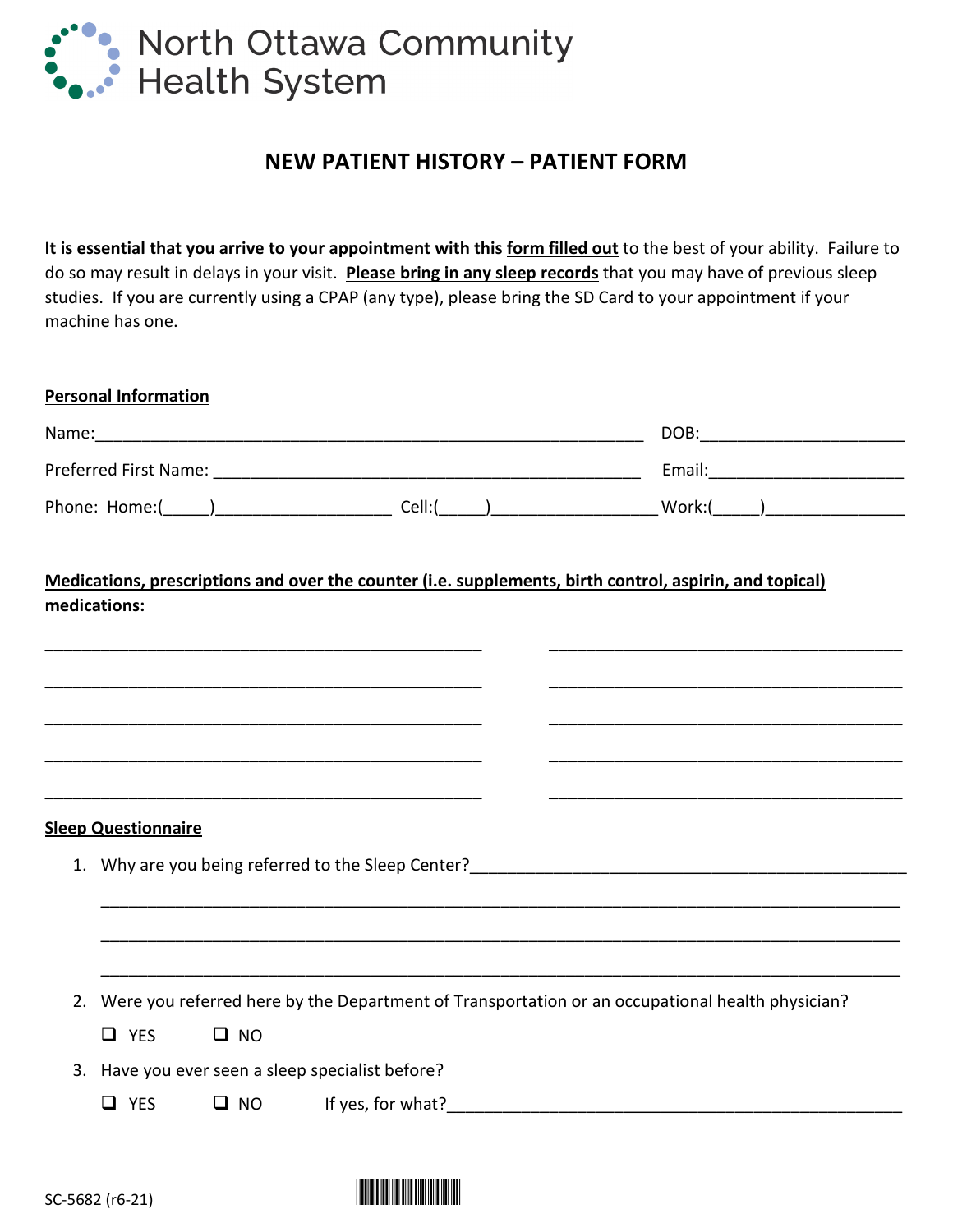\*\*\*\*\*\* North Ottawa Community<br>\*\*\*\*\* Health System

| 4. Do you use Oxygen at home?                                                                                                                                                         |                      |                               |        | $\Box$ YES, _____ liters per minute $\Box$ during sleep $\Box$ 24/7 |
|---------------------------------------------------------------------------------------------------------------------------------------------------------------------------------------|----------------------|-------------------------------|--------|---------------------------------------------------------------------|
|                                                                                                                                                                                       | $\square$ NO         |                               |        |                                                                     |
| 5. Have you ever had a sleep study before?                                                                                                                                            | $\Box$ YES $\Box$ NO |                               |        |                                                                     |
| If so, what were the results?                                                                                                                                                         |                      | $\Box$ NORMAL $\Box$ ABNORMAL |        |                                                                     |
|                                                                                                                                                                                       |                      |                               |        |                                                                     |
| 6. Have you ever been prescribed a CPAP or related machine?                                                                                                                           |                      | $\Box$ YES                    |        | $\square$ NO                                                        |
| If yes, what is/was the pressure set to?________________What mask do you use?_______________________                                                                                  |                      |                               |        |                                                                     |
| Are you currently using this machine? $\Box$ YES $\Box$ NO                                                                                                                            |                      |                               |        |                                                                     |
|                                                                                                                                                                                       |                      |                               |        |                                                                     |
| 7. What company (DME) provides your CPAP machine, masks, and equipment?_____________________________                                                                                  |                      |                               |        |                                                                     |
| 8. Are you being considered for bariatric surgery? $\Box$ YES                                                                                                                         |                      | $\square$ NO                  |        |                                                                     |
| 9. Are you currently on, or have you tried sleep medications in the past? If so, please list the medication,<br>dosage (if known), dates of use, and how effective they were for you. |                      |                               |        |                                                                     |
| 10. Are you currently on, or have you ever been prescribed stimulant medications in the past? (example,<br>Ritalin, Provigil)<br>$\Box$ YES<br>$\Box$ NO                              |                      |                               |        |                                                                     |
| Why were they prescribed? Why were they prescribed?                                                                                                                                   |                      |                               |        |                                                                     |
| 11. Do you or your bed partner have a pacemaker or defibrillator? $\Box$ YES $\Box$ NO                                                                                                |                      |                               |        |                                                                     |
| 12. Do you or your bed partner have a metallic hemostatic clip implanted in your head to repair an<br>aneurysm?                                                                       |                      | $\Box$ YES                    |        | $\square$ NO                                                        |
| 13. Do you or your bed partner have metallic splinters in one or both eyes following a penetrating injury?                                                                            |                      | $\Box$ YES                    |        | $\square$ NO                                                        |
| 14. Do you have a spinal cord stimulator?                                                                                                                                             |                      | $\Box$ YES                    | $\Box$ | <b>NO</b>                                                           |
| If yes, can it be turned off?                                                                                                                                                         |                      | $\Box$ YES                    |        | $\square$ NO                                                        |
| FOR FEMALE PATIENTS ONLY:                                                                                                                                                             |                      |                               |        |                                                                     |
| 15. Are you currently pregnant, or do you plan on becoming pregnant in the near future?                                                                                               |                      |                               |        |                                                                     |
|                                                                                                                                                                                       |                      | $\Box$ YES                    |        | $\square$ NO                                                        |

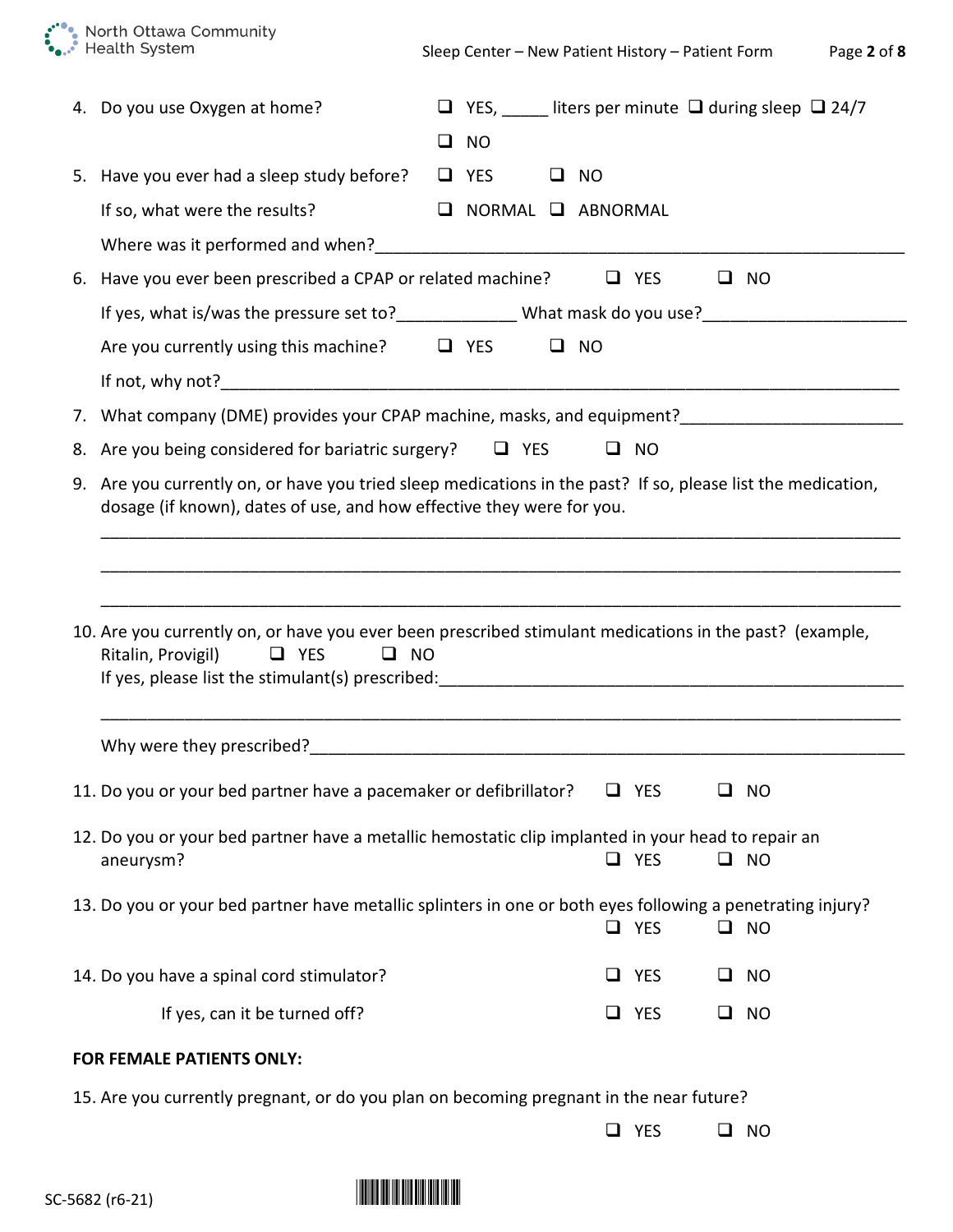# **SLEEP PROBLEM CHECKLIST**

The following is a list of symptoms that may be experienced by people with sleep problems. Please check ( $\boxtimes$ ) only the symptoms that you have experienced.

⊠ Box

| Snoring with sleep                                  |
|-----------------------------------------------------|
| My family complains about my snoring                |
| Waking up with a choking or gasping sensation       |
| Someone has told me I stop breathing when I sleep   |
| Dry mouth or sore throat upon awakening             |
| Headaches upon awakening                            |
| Acid reflux or heartburn that disturbs your sleep   |
| Nasal congestion, obstruction or discharge at night |

| Excessive fatigue or sleepiness                                                                       |
|-------------------------------------------------------------------------------------------------------|
| Fall asleep or doze off unintentionally                                                               |
| Sleepiness while driving (i.e. falling asleep at red light, stop sign or drifting onto rumble strips) |
| Forgetfulness or decreased concentration                                                              |
| Sudden loss of muscle tone triggered by intense emotion (i.e. surprise, laughter or ange)             |
| Temporary inability to move or speak while falling asleep or waking up                                |
| Hallucinations when falling asleep or waking up from sleep                                            |

| Urge to move legs due to uncomfortable or unpleasant feelings in the legs          |
|------------------------------------------------------------------------------------|
| Creeping, crawling or uncomfortable sensation of legs when sitting or before sleep |
| Uncomfortable sensation of legs that improves with movement                        |
| Kicking or jerking of legs while sleeping                                          |

Difficulty sleeping or problems at work due to shift work

Tendency to be a "night owl" or stay up very late

Tendency to be a "morning lark" or go to bed very early

| Walking while sleeping                                        |
|---------------------------------------------------------------|
| Falling out of bed                                            |
| Pounding, punching, kicking or acting out dreams during sleep |
| Loud talking or screaming during sleep                        |
| Disturbing dreams                                             |
| Have you had any traumatic experiences in the bedroom?        |
| Night time panic attacks                                      |
| Grinding or clenching teeth in your sleep                     |

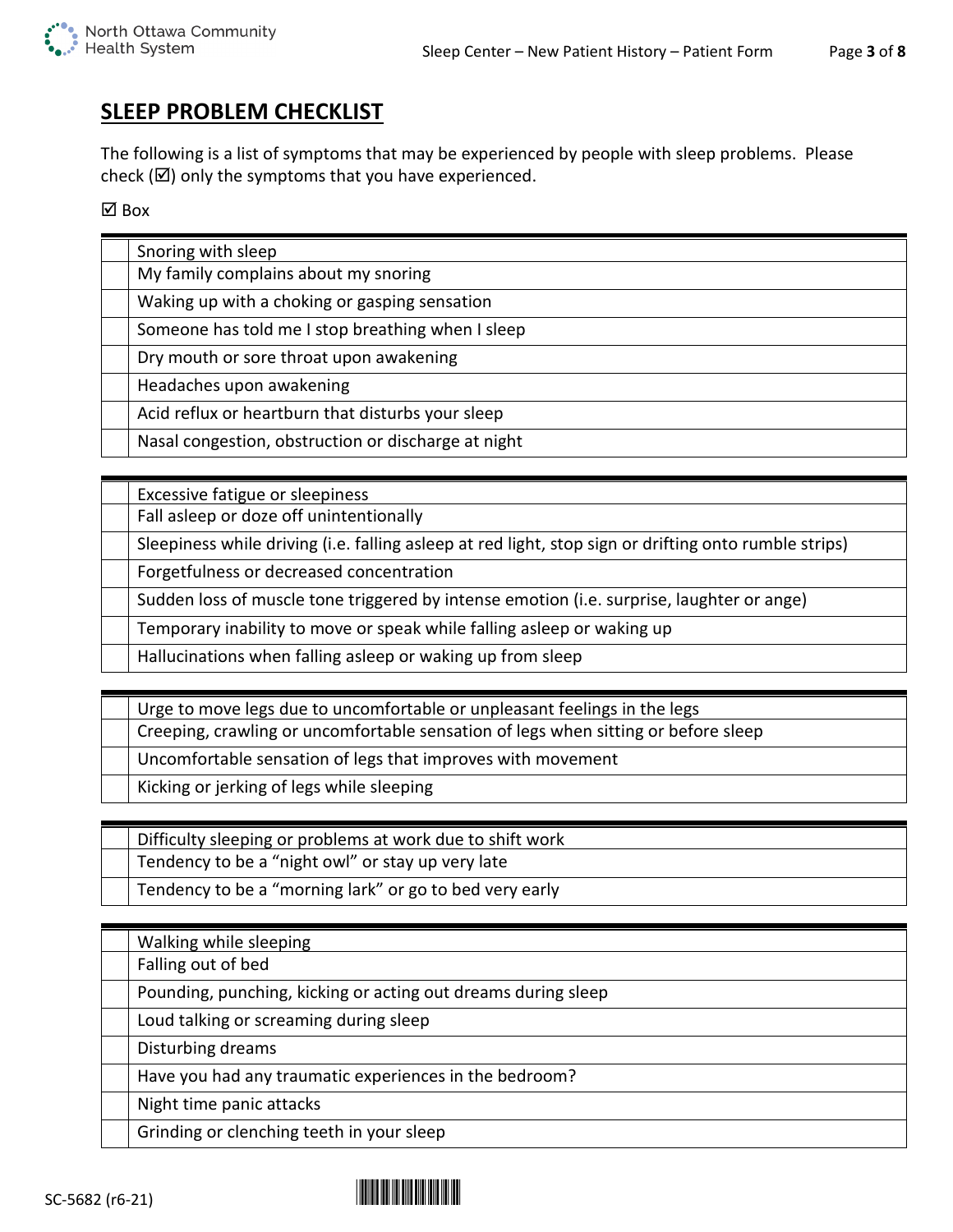

# **TYPICAL SLEEP SCHEDULE**

| Do you take sleep aids? If so, what medication(s) and at what time do you<br>take them?                                                                                   | am / pm<br>am / pm           |
|---------------------------------------------------------------------------------------------------------------------------------------------------------------------------|------------------------------|
|                                                                                                                                                                           |                              |
| Over the past month, what has been your bedtime routine? (ex. TV, reading, bath, )                                                                                        |                              |
|                                                                                                                                                                           | am / pm                      |
| Over the past month, what has been your average bedtime (one time)?<br>Over the past month, what has been the average time that you wake to<br>start your day (one time)? | am / pm                      |
| How long does it take you to fall asleep at night (estimated)?                                                                                                            | minutes                      |
| How many hours of sleep do you estimate that you get each night?                                                                                                          | hours                        |
| How many times do you wake-up during the night?                                                                                                                           | times                        |
| How long do you estimate that you are awake in total during these<br>awakenings?                                                                                          | minutes                      |
| How many times do you usually urinate during the night?                                                                                                                   | times                        |
| At the end of your sleep period, you awaken:                                                                                                                              | spontaneously<br>alarm clock |
| Do you typically feel refreshed on awakening?                                                                                                                             | Yes<br>No                    |
| Do you take naps?                                                                                                                                                         | Yes $\frac{1}{2}$<br>No      |
| If you take naps, please indicate how frequently you nap.                                                                                                                 | more than once a day         |
|                                                                                                                                                                           | once a day                   |
|                                                                                                                                                                           | several days a week          |
|                                                                                                                                                                           | rarely                       |
| What time of day do you usually nap?                                                                                                                                      | _am / pm                     |
| How long are your naps?                                                                                                                                                   | minutes                      |
| Any differences on weekends or days off?                                                                                                                                  |                              |
|                                                                                                                                                                           |                              |
|                                                                                                                                                                           |                              |

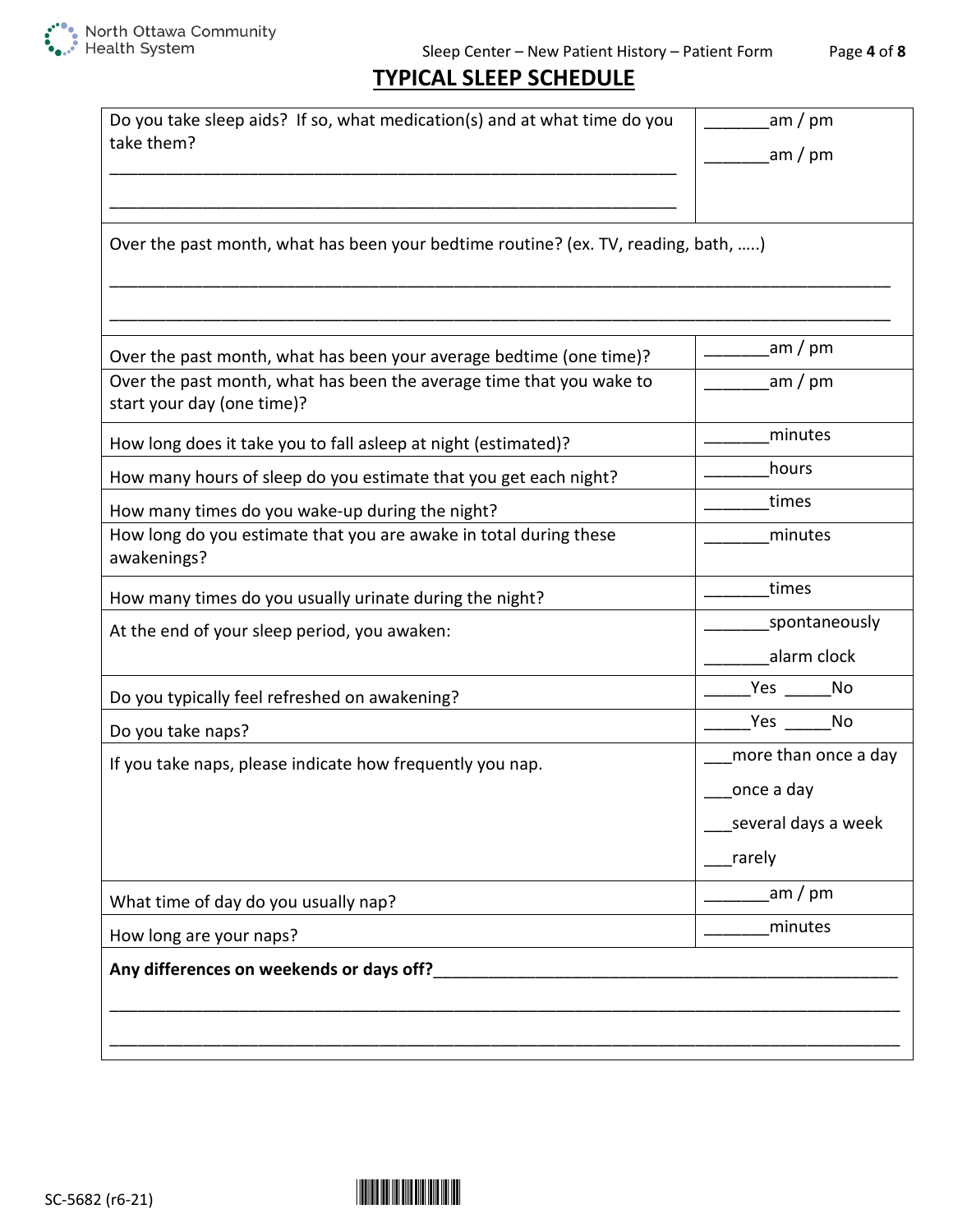### **Past Medical History:** Check all that apply.

| Heart Attack (Myocardial<br>Infarction<br><b>Congestive Heart Failure</b><br>(CHF)<br><b>Heart Disease</b><br>Cardiomyopathy<br>Arrhythmias (Irregular Heart<br>Rhythm)<br><b>Atrial Fibrillation (A-Fib)</b><br><b>High Blood Pressure</b><br>Pacemaker/Defibrillator<br>Peripheral Edema (swelling in<br>the feet/legs)<br><b>Chronic Obstructive</b><br>Pulmonary Disease (COPD)<br>Emphysema<br>Asthma<br>Allergies<br><b>Elevated Red Blood Cell</b><br>Counts/Polycythemia<br>High Cholesterol Or<br>Triglycerides<br>Anemia<br>Low Testosterone<br>Low Vitamin D<br>Floppy Eyelid Syndrome<br>Glaucoma | Migraine<br>Headache<br>Seizure / Epilepsy<br><b>Multiple Sclerosis</b><br>Amyotrophic Lateral<br>Sclerosis (ALS)<br><b>Stroke</b><br><b>Transient Ischemic Attack</b><br>(TIA)<br><b>Brain Tumor</b><br>Parkinson's Disease Or<br>Parkinsonism<br><b>Elevated Intracranial</b><br><b>Hypertension (Pseudo</b><br>Tumor Cerebri)<br>Traumatic Brain Injury (TBI)<br>Neuropathy<br>Chronic infectious disease<br>Please circle any that apply:<br>(MRSA, TB, VRE, Hepatitis,<br>and HIV)<br><b>Chronic Fatigue Syndrome</b><br>Fibromyalgia<br>Chronic Pain<br>Location / Type: | Type 2 (Adult-Onset)<br><b>Diabetes</b><br><b>Thyroid Disease</b><br>Chronic Kidney Disease<br><b>BPH (Enlarged Prostrate)</b><br><b>Excessive Night Time</b><br>Urination<br><b>Erectile Dysfunction</b><br>Gastroesophageal Reflux<br>Disease (GERD)<br><b>Chronic Constipation</b><br>Chronic Diarrhea<br><b>Bipolar Disorder</b><br>Dementia or Cognitive<br>Impairment<br><b>Memory Problems</b><br>ADD / ADHD<br><b>Post-Traumatic Stress</b><br>Disorder (PTSD)<br>Depression<br>Anxiety<br><b>Panic Attacks</b><br>Claustrophobic<br>Other Psychiatric<br><b>Diagnoses</b> |
|---------------------------------------------------------------------------------------------------------------------------------------------------------------------------------------------------------------------------------------------------------------------------------------------------------------------------------------------------------------------------------------------------------------------------------------------------------------------------------------------------------------------------------------------------------------------------------------------------------------|--------------------------------------------------------------------------------------------------------------------------------------------------------------------------------------------------------------------------------------------------------------------------------------------------------------------------------------------------------------------------------------------------------------------------------------------------------------------------------------------------------------------------------------------------------------------------------|------------------------------------------------------------------------------------------------------------------------------------------------------------------------------------------------------------------------------------------------------------------------------------------------------------------------------------------------------------------------------------------------------------------------------------------------------------------------------------------------------------------------------------------------------------------------------------|
| <b>Blindness</b><br><b>PAST SURGICAL HISTORY</b><br>Tonsils / Adenoids Removed<br>Nasal / Sinus Surgery                                                                                                                                                                                                                                                                                                                                                                                                                                                                                                       | Uvulopalatopharyngoplasty (UPPP)<br>___ Bariatric Surgery                                                                                                                                                                                                                                                                                                                                                                                                                                                                                                                      | Deep Brain Stimulation                                                                                                                                                                                                                                                                                                                                                                                                                                                                                                                                                             |
| <b>YES</b><br>Do you use a walker?<br>⊔                                                                                                                                                                                                                                                                                                                                                                                                                                                                                                                                                                       | <b>NO</b><br>⊔                                                                                                                                                                                                                                                                                                                                                                                                                                                                                                                                                                 |                                                                                                                                                                                                                                                                                                                                                                                                                                                                                                                                                                                    |
| Do you use a wheelchair?<br><b>YES</b><br>$\Box$                                                                                                                                                                                                                                                                                                                                                                                                                                                                                                                                                              | <b>NO</b><br>ப                                                                                                                                                                                                                                                                                                                                                                                                                                                                                                                                                                 |                                                                                                                                                                                                                                                                                                                                                                                                                                                                                                                                                                                    |
| Do you use a cane?<br><b>YES</b><br>□                                                                                                                                                                                                                                                                                                                                                                                                                                                                                                                                                                         | <b>NO</b><br>ப                                                                                                                                                                                                                                                                                                                                                                                                                                                                                                                                                                 |                                                                                                                                                                                                                                                                                                                                                                                                                                                                                                                                                                                    |
| Do you sleep in or need a hospital bed?                                                                                                                                                                                                                                                                                                                                                                                                                                                                                                                                                                       | $\Box$ YES<br><b>NO</b><br>ப                                                                                                                                                                                                                                                                                                                                                                                                                                                                                                                                                   |                                                                                                                                                                                                                                                                                                                                                                                                                                                                                                                                                                                    |
|                                                                                                                                                                                                                                                                                                                                                                                                                                                                                                                                                                                                               | $\Box$ YES<br>$\square$ NO                                                                                                                                                                                                                                                                                                                                                                                                                                                                                                                                                     |                                                                                                                                                                                                                                                                                                                                                                                                                                                                                                                                                                                    |
| Do you experience incontinence?                                                                                                                                                                                                                                                                                                                                                                                                                                                                                                                                                                               |                                                                                                                                                                                                                                                                                                                                                                                                                                                                                                                                                                                |                                                                                                                                                                                                                                                                                                                                                                                                                                                                                                                                                                                    |
| Do you need a bedside commode or urinal? $\Box$ YES                                                                                                                                                                                                                                                                                                                                                                                                                                                                                                                                                           | $\square$ NO                                                                                                                                                                                                                                                                                                                                                                                                                                                                                                                                                                   |                                                                                                                                                                                                                                                                                                                                                                                                                                                                                                                                                                                    |
| Do you need a caregiver to stay with you if you have a sleep study?                                                                                                                                                                                                                                                                                                                                                                                                                                                                                                                                           | <u> 1 10011010 1001 1101 01110 01101 10110 1101 1001</u>                                                                                                                                                                                                                                                                                                                                                                                                                                                                                                                       | <b>YES</b><br><b>NO</b>                                                                                                                                                                                                                                                                                                                                                                                                                                                                                                                                                            |

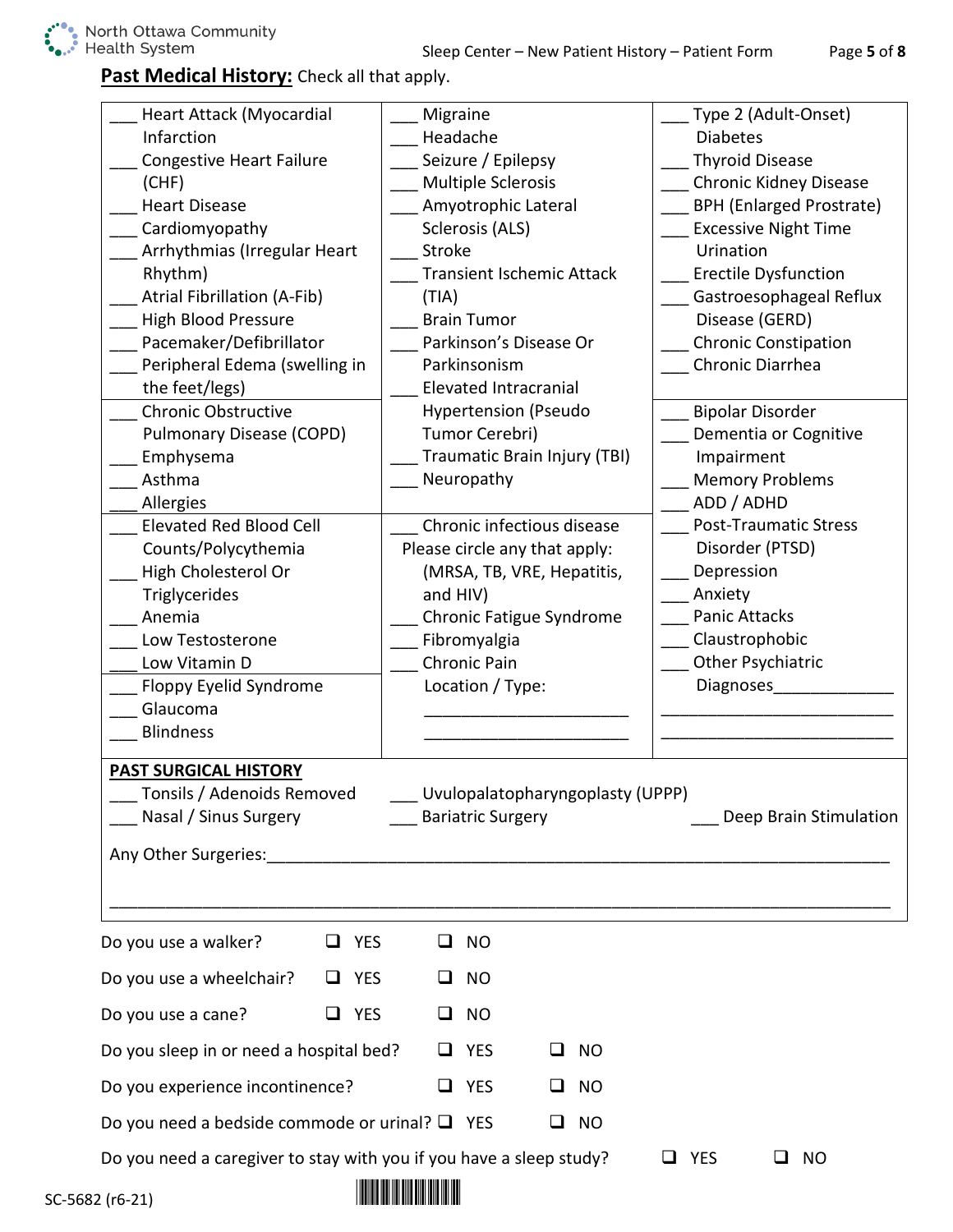

### **Review of Systems**

Please indicate if you currently experience any of the following.

|    | General<br>$\Box$ Fatigue<br>$\Box$ Weight Loss<br>$\Box$ Weight Gain<br>$\Box$ Jaw Joint Pain - TMJ |                                 | <b>Neurological</b><br>$\Box$ Headache<br>$\Box$ Insomnia<br>$\Box$ Snoring<br>$\Box$ Restless Legs |                            | Genitourinary<br>$\Box$ Frequent Night time Urination<br>$\Box$ Decreased Libido/Sex Drive<br>$\Box$ Males: Difficulty Maintaining Erections |                                   |  |  |
|----|------------------------------------------------------------------------------------------------------|---------------------------------|-----------------------------------------------------------------------------------------------------|----------------------------|----------------------------------------------------------------------------------------------------------------------------------------------|-----------------------------------|--|--|
|    | <b>Musculoskeletal</b><br>$\Box$ Back Pain<br>$\Box$ Joint Pain<br>$\Box$ Night Time Muscle Cramps   |                                 | Psychiatric<br>$\Box$ Depression<br>$\Box$ Anxiety<br>$\Box$ Memory Loss                            |                            | <b>Cardiovascular</b><br>$\Box$ Chest Pain<br>$\Box$ Palpitations<br>$\Box$ Leg Swelling                                                     | <b>Skin</b><br>$\Box$ Rash        |  |  |
|    | Respiratory<br>$\Box$ Cough<br>$\Box$ Shortness of Breath<br>$\Box$ Wheezing                         |                                 | Ear Nose Throat<br>$\Box$ Nasal Congestion<br>$\Box$ Nose Bleeds                                    |                            | Gastrointestinal<br>$\Box$ Acid Reflux/Heartburn<br>$\Box$ Nausea                                                                            |                                   |  |  |
|    | <b>Social History</b>                                                                                |                                 |                                                                                                     |                            |                                                                                                                                              |                                   |  |  |
|    | Please check:                                                                                        | $\Box$ Married                  | $\Box$ Single                                                                                       |                            | $\Box$ Divorced $\Box$ Widowed                                                                                                               |                                   |  |  |
|    |                                                                                                      | Children:                       | $\Box$ None                                                                                         | $\Box$ Yes, living with me |                                                                                                                                              | $\Box$ No, not living with me     |  |  |
|    | 2. Occupation:<br>Place of Work: The contract of Work:                                               |                                 |                                                                                                     |                            |                                                                                                                                              |                                   |  |  |
|    | $\Box$ Full time                                                                                     | $\Box$ Part-time $\Box$ Retired |                                                                                                     |                            | $\Box$ Disabled $\Box$ Unemployed                                                                                                            |                                   |  |  |
|    | 3. Tobacco Use:                                                                                      | $\square$ NO                    | $\Box$ YES                                                                                          |                            |                                                                                                                                              |                                   |  |  |
| 4. | Alcohol Use:                                                                                         | $\square$ NO                    | $\Box$ YES                                                                                          |                            |                                                                                                                                              |                                   |  |  |
|    | 5. Caffeinated Beverage Use:                                                                         |                                 | $\square$ NO                                                                                        | $\Box$ YES                 |                                                                                                                                              | If yes, how much/what time of day |  |  |
|    | 6. Drug Use:                                                                                         | $\square$ NO                    | $\Box$ YES                                                                                          |                            |                                                                                                                                              |                                   |  |  |
| 7. | Exercise:                                                                                            | $\square$ NO                    | $\Box$ YES                                                                                          |                            |                                                                                                                                              |                                   |  |  |
|    | <b>Family History</b>                                                                                |                                 |                                                                                                     |                            |                                                                                                                                              |                                   |  |  |

Please indicate illnesses that your first degree family members have but not you. Include their relation to you and approximate age of onset, if known, to the best of your ability.

| <b>Medical Condition</b>    | Family Member(s) Affected and Age of Onset |
|-----------------------------|--------------------------------------------|
| Snoring                     |                                            |
| Sleep Apnea                 |                                            |
| Restless Leg Syndrome (RLS) |                                            |
| Sleep Walking               |                                            |
| Insomnia                    |                                            |
| Narcolepsy                  |                                            |

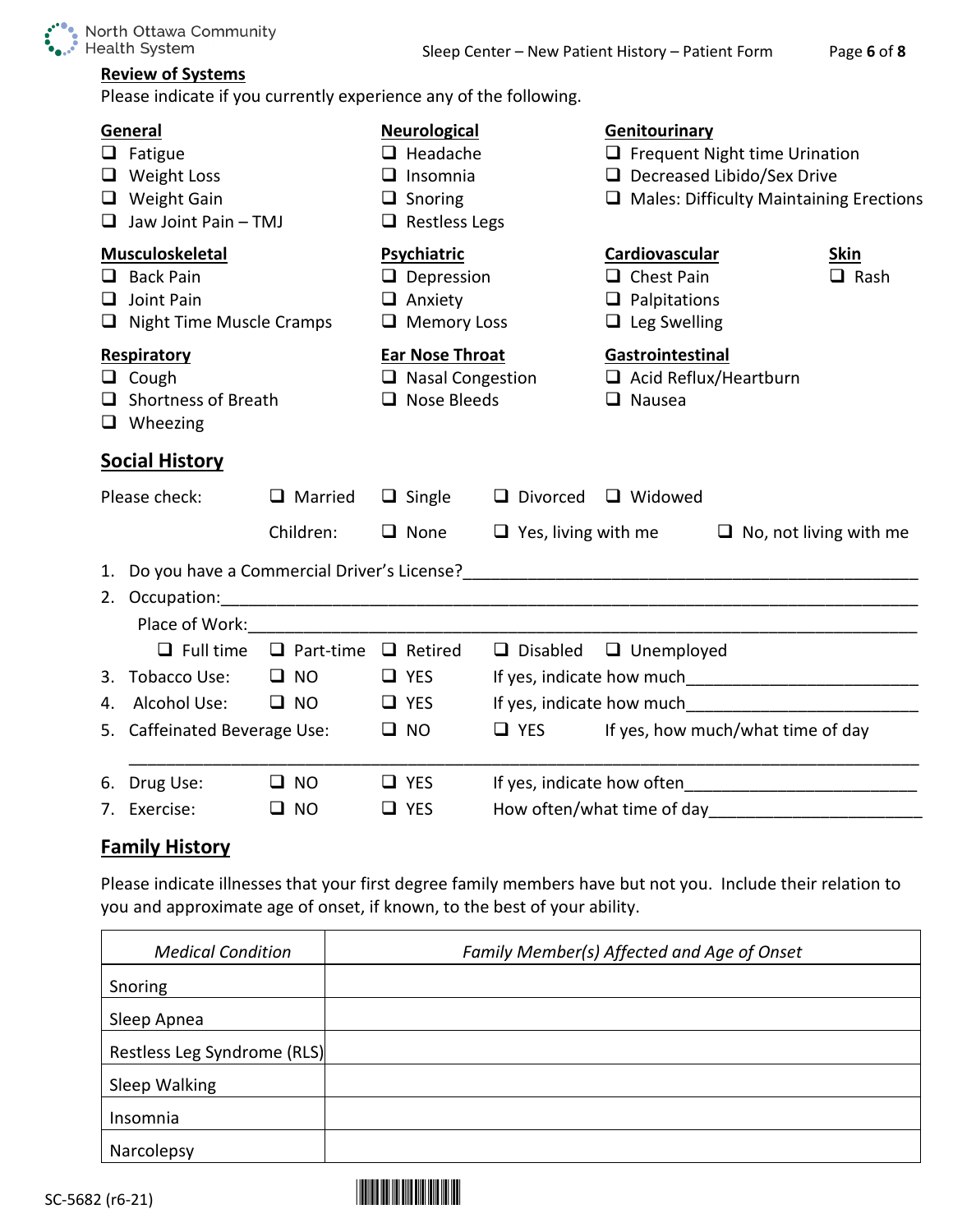

#### **Epworth Sleepiness Scale (ESS)**

How likely are you to doze or fall asleep in the following situations, in contrast to feeling just tired? This refers to your usual way of life in recent times. Even if you have not done some of these things recently, try to work out how they would have affected you.

Use the following scale to circle the *most appropriate number* for each situation.

| $0 =$ would <i>never</i> doze | 2 = moderate chance of dozing |
|-------------------------------|-------------------------------|
| $1$ – clight chance of dozing | $2 -$ high chanco of dozing   |

| $\perp$ – slight chance or dozing<br>$3 - \frac{1}{2}$ - Then change of dozing |                         |  |               |   |
|--------------------------------------------------------------------------------|-------------------------|--|---------------|---|
| <b>Situation</b>                                                               | <b>Chance of Dozing</b> |  |               |   |
| Sitting and reading.                                                           | 0                       |  |               | 3 |
| Watching television.                                                           | 0                       |  | 2             | 3 |
| Sitting, inactive in a public place (at a theater or meeting).                 | 0                       |  | 2             | 3 |
| As a passenger in a car for an hour without a break.                           | 0                       |  | 2             | 3 |
| Lying down to rest in the afternoon when circumstance permits.                 | 0                       |  | $\mathcal{P}$ | 3 |
| Sitting and talking to someone.                                                | $\Omega$                |  |               | 3 |
| Sitting quietly after lunch without alcohol.                                   | $\Omega$                |  | $\mathcal{P}$ | 3 |
| In a car, while stopped for a few minutes in traffic.                          | $\Omega$                |  | $\mathcal{P}$ | 3 |
| Total (nurse to calculate)                                                     |                         |  |               |   |

#### **The Fatigue Severity Scale (FSS)**

**FSS Questionnaire:** Please circle from 1 to 7 to indicate how well each statement describes you.

| During the past week, I have found that:                  | Least like me |   |   |   |    | Most like me |  |  |
|-----------------------------------------------------------|---------------|---|---|---|----|--------------|--|--|
| My motivation is lower when I am fatigued.<br>3<br>2      |               |   |   | 4 | 5  | 6            |  |  |
| Exercise brings on my fatigue.                            |               | 2 | 3 | 4 | 5  | 6            |  |  |
| I am easily fatigued.<br>3.                               | 1             | 2 | 3 | 4 | 5. | 6            |  |  |
| Fatigue interferes with my physical functioning.<br>4.    | 1             | 2 | 3 | 4 | 5  | 6            |  |  |
| Fatigue causes frequent problems for me.<br>5.            |               | 2 | 3 | 4 | 5  | 6            |  |  |
| My fatigue prevents sustained physical functioning.<br>6. | 1             |   | 3 | 4 | 5  | 6            |  |  |
| Fatigue interferes with carrying out certain duties<br>7. |               | 2 | 3 | 4 | 5  | 6            |  |  |
| and responsibilities.                                     |               |   |   |   |    |              |  |  |
| Fatigue is among my three most disabling<br>8.            |               |   | 3 | 4 | 5  | 6            |  |  |
| symptoms.                                                 |               |   |   |   |    |              |  |  |
| Fatigue interferes with my work, family, or social<br>9.  |               |   | 3 | 4 | 5  | 6            |  |  |
| life.                                                     |               |   |   |   |    |              |  |  |

Average (nurse to calculate):

Please note any additional information that you feel would be helpful to the physician.

For Office Use: This document was reviewed and additional comments made where appropriate by physician. Physician:\_\_\_\_\_\_\_\_\_\_\_\_\_\_\_\_\_\_\_\_\_\_\_\_\_\_\_\_\_\_\_\_\_\_\_\_\_\_\_\_\_\_\_\_\_\_\_\_ Date:\_\_\_\_\_\_\_\_\_\_\_\_\_ Time:\_\_\_\_\_\_\_\_\_\_\_

\_\_\_\_\_\_\_\_\_\_\_\_\_\_\_\_\_\_\_\_\_\_\_\_\_\_\_\_\_\_\_\_\_\_\_\_\_\_\_\_\_\_\_\_\_\_\_\_\_\_\_\_\_\_\_\_\_\_\_\_\_\_\_\_\_\_\_\_\_\_\_\_\_\_\_\_\_\_\_\_\_\_\_\_

\_\_\_\_\_\_\_\_\_\_\_\_\_\_\_\_\_\_\_\_\_\_\_\_\_\_\_\_\_\_\_\_\_\_\_\_\_\_\_\_\_\_\_\_\_\_\_\_\_\_\_\_\_\_\_\_\_\_\_\_\_\_\_\_\_\_\_\_\_\_\_\_\_\_\_\_\_\_\_\_\_\_\_\_

\_\_\_\_\_\_\_\_\_\_\_\_\_\_\_\_\_\_\_\_\_\_\_\_\_\_\_\_\_\_\_\_\_\_\_\_\_\_\_\_\_\_\_\_\_\_\_\_\_\_\_\_\_\_\_\_\_\_\_\_\_\_\_\_\_\_\_\_\_\_\_\_\_\_\_\_\_\_\_\_\_\_\_\_